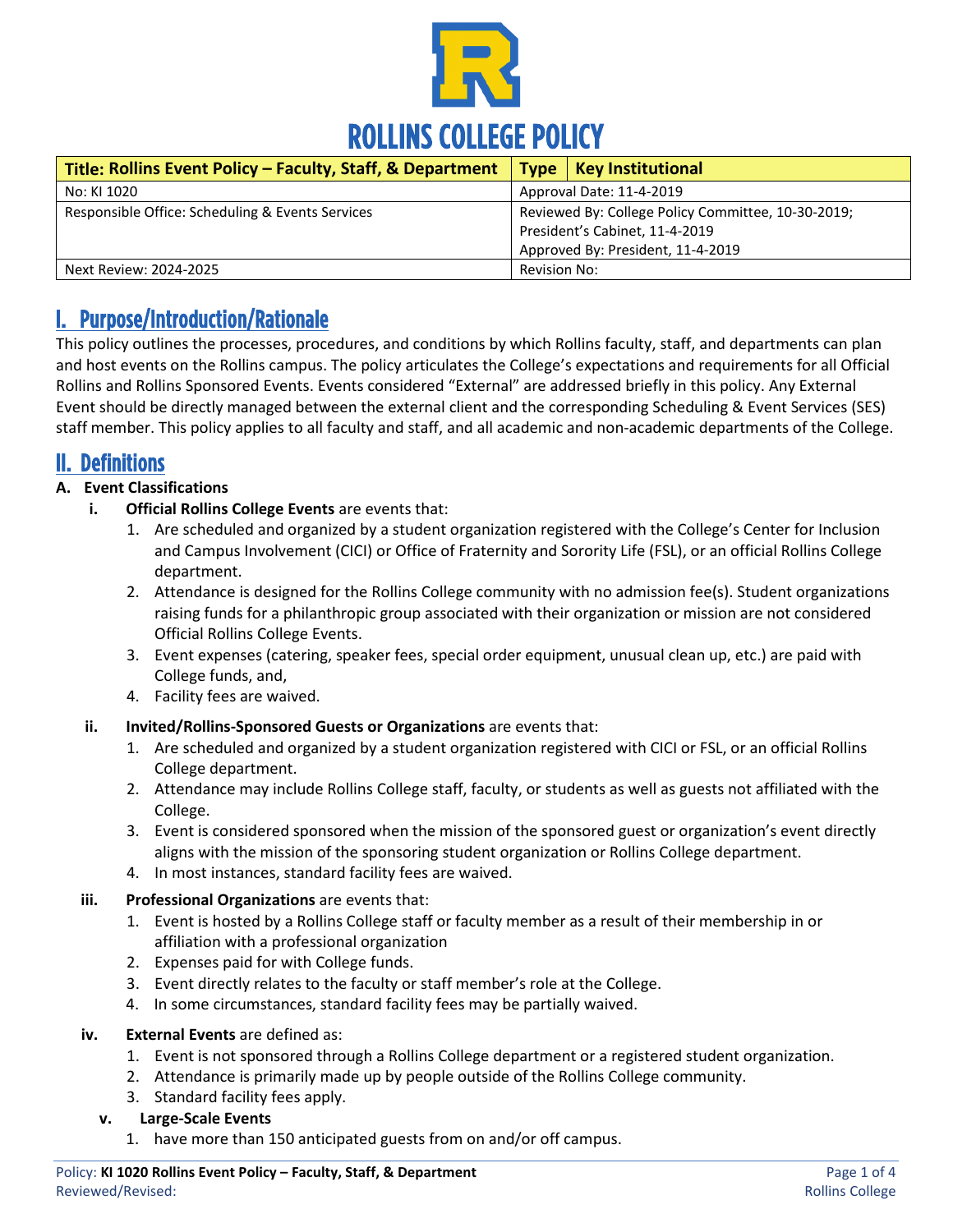# III. Procedure or Application

The following section outlines procedures and processes for hosting an on-campus Official Rollins Event. If the event is not classified an Official Rollins Event, additional requirements must be followed. See Section C below for further instructions.

### **A. Event Registration Process**

SES oversees the campus-wide event registration process through the online Event Management System portal (EMS). SES designates an event's status as "confirmed" when approving requests.

Student events must also be approved following the Center for Inclusion and Community Involvement's (CICI) SA [9006 Student Event and Bus Policy,](https://rpublic.rollins.edu/sites/IR/Student%20Affairs%20Policies/SA%209006%20Student%20Event%20and%20Bus%20Policy%208-21-2017.pdf) which allows for the advising of qualifying and non-qualifying student organization events through the College's *Get Involved* system prior to contacting SES.

**i. On-Campus Events:** Any event held on the Rollins campus must be scheduled through SES on EMS.

#### **ii. Large-Scale On-Campus Events:**

- 1. For events exceeding 250 guests (excluding religious-affiliated events): one trained crowd manager is required per 250 guests or portion thereof.
- **iii. Off-Campus Events:** Rollins-hosted events held off campus are not scheduled through SES.
	- 1. Rollins-owned event furniture, equipment, or other resources, including audio-visual equipment, may be delivered or taken off campus. *Note: does not apply to WPRK or student organizations who own their own equipment; only applies to general use event equipment or furniture.*

#### **B. Submitting an Event**

- **i.** Request the event space(s) using EMS. The EMS system requires between ninety (90) days and two (2) business days' notice for request.
	- 1. If an event is more than 90 days out but during the same academic year, it may be requested for scheduling by emailing events@rollins.edu.
	- 2. Event requests made for the following academic year cannot be entered until the middle of the spring term, at which point SES solicits requests from campus event planners for the upcoming academic year.
	- 3. Event requests made less than two (2) business days in advance cannot be guaranteed. Requests made within two (2) business days should be directed to SES via email to events@rollins.edu.
- **ii.** Requests for space made through EMS will receive an email response typically within one (1) business day indicating confirmation.
- **iii.** Any large-scale on-campus event request may be declined if two weeks' planning notice is not given.

#### **C. Official Rollins Events Process**

- **i.** The event request is reviewed by SES.
- **ii.** SES will send a follow up with a confirmation email outlining any further requirements and outstanding documents based on the requested space and/or resources through EMS. This may include but is not limited to the following.
	- 1. Confirmation from collaborating offices (i.e., Rollins Dining Services, Campus Safety, Facilities).
	- 2. Walk-through to address event space and facilities concerns. Outdoor policies and resources will be discussed at that time (including fencing, signage policies, and other campus venue policies).
	- 3. First Right of Refusal form in the case that off-campus catering is requested.
	- 4. Special venues, such as the museum, require additional protocols and the hiring of off-duty safety officers. Use of the museum must be requested two (2) weeks in advance.
	- 5. A requirement to rent furniture or equipment if insufficient inventory is available.
	- 6. Proof of liability insurance for outside vendors.
	- 7. SES arranges only the rental of event furniture or tents. If rentals require specialized equipment, the scheduling faculty, staff, or departments are required to make appropriate arrangements with the outside company, including negotiation and proper approval of contracts, insurance, and for arranging payment.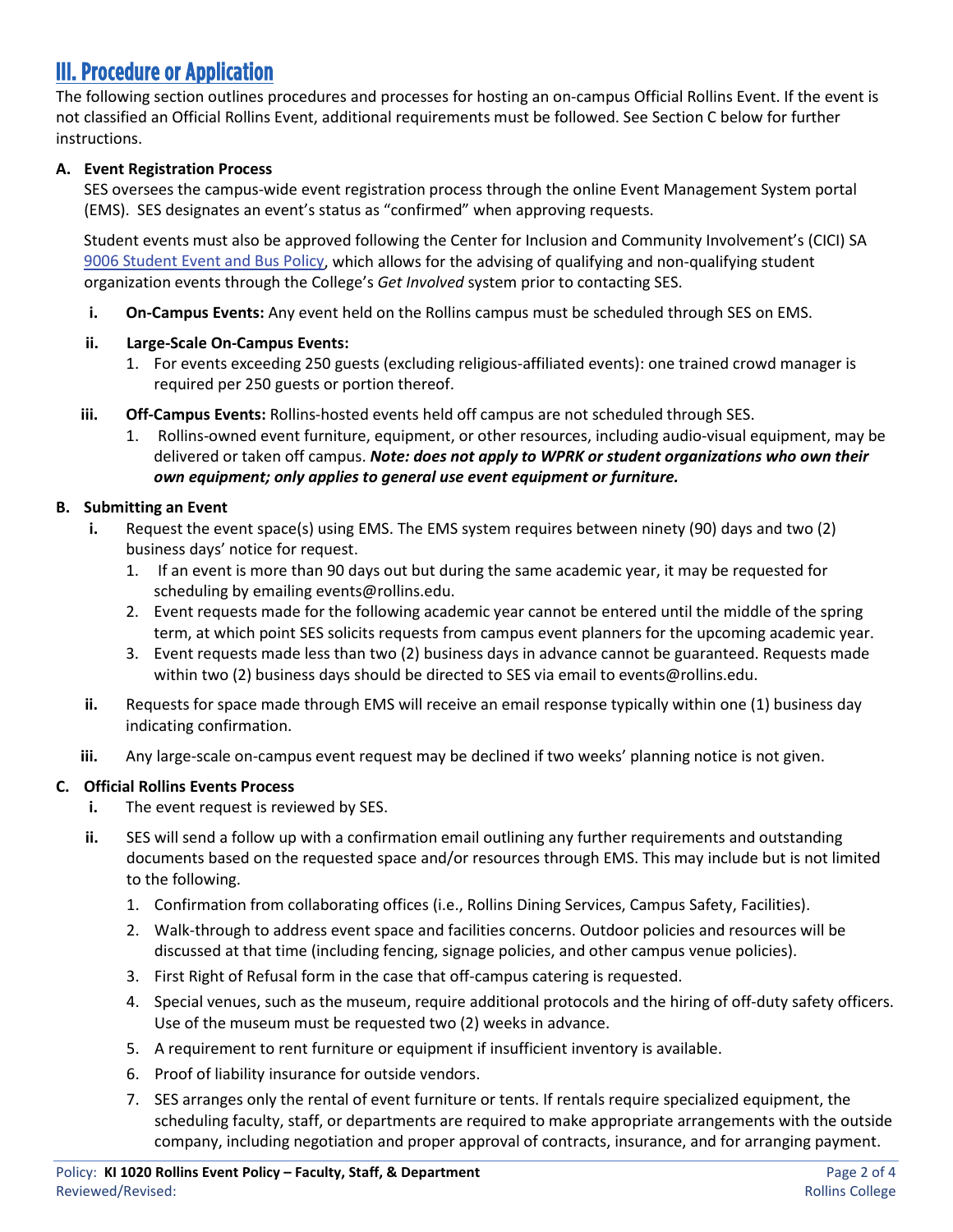- 8. The scheduling faculty, staff, or department is responsible for collection of any liability waivers and following all campus setup policies (including no staking of equipment, suggested rental of generators, and other campus venue policies).
- **iii.** Event planning meetings may be required prior to confirmation of an event. This may include but is not limited to meeting with members of SES, Information Technology, Dining Services, Facilities Management, and/or Campus Safety.
- **iv.** Approval of events requiring parking on campus are up to the discretion of the SES and Campus Safety offices based on parking availability on the intended event date(s).
	- 1. For all events, event marketing materials should list the designated parking for visitors as the SunTrust Parking Garage or Rollins Garage. The College does not waive parking fees for visitors.
	- 2. For events requesting less than twelve (12) spaces, designated parking may be provided in the Warren Administration Building parking lot. Once the Warren lot is reserved to capacity, further requests for parking may be denied.
	- 3. For some large scale on-campus events, additional on campus parking lots or portions of lots may be reserved. The scheduling faculty, staff, or department is responsible for sending a campus-wide email one (1) business day in advance detailing the parking that will be offline as well as suitable back-up parking locations. The SES office may provide scheduling department with approved language or a sample email for this communication.
	- 4. Handicap parking spots may never be reserved and are available to all on a first-come, first-served basis.
	- 5. Any Campus Safety staffing of parking lots must be requested and approved by Campus Safety prior to the event date.
- **v.** Once the event details are completed to the satisfaction of SES, an email indicating the confirmation of the event will be issued. EMS designates this with the status "confirmed."
- **D. Process for Events Not Considered "Official Rollins Events"** (See Section II. A. numbers iii-iv, above.)
	- **i.** Sponsors of events not considered to be "Official Rollins Events" are required to go through the event approval process.
	- **ii.** Request the event space(s) using EMS.
		- 1. Any **Invited/Sponsored Guests or Organizations**, **Professional Organizations,** or **External Event** must be requested with at least two (2) weeks' notice.
		- 2. If an event date is more than 90 days out, an email must be sent to SES requesting the event.
		- 3. An "Event Classification" form must be submitted at least two (2) weeks in advance of event.
	- **iii.** A single point of contact is required.
	- **iv.** The organization will be required to sign a contract and provide a Certificate of Insurance.
	- **v.** Events requiring covering controversial topics or speakers will be reviewed by the staff of Risk Management, Campus Safety, and Facilities Management prior to approval.
- **E.** For **events classified as Invited/Rollins-Sponsored guests or organizations or Professional Organizations**, the faculty, staff, or department scheduler must adhere to the scheduling policies listed under the Official Rollins Events Process in Sections A and B above as the **Responsibilities of a College Organizer or Host. \***
	- **i.** Whenever a Rollins College individual, department or campus organization invites non-Rollins College guests to an event on campus, they must bear specific responsibility to the event including but not limited to the following.
		- 1. The Rollins College host must be present at the event and fulfill the "Responsibilities of an Organizer or Host.\*"
		- 2. Must have written approval from department head and corresponding Vice President or Academic Dean.
		- 3. Must be present at all times during the event and respond to any problems or complications which may arise.
		- 4. Must be the primary contact for making reservations and arrangements with SES for all space and to provide the necessary contact information and correspondence for the required contract and insurance.